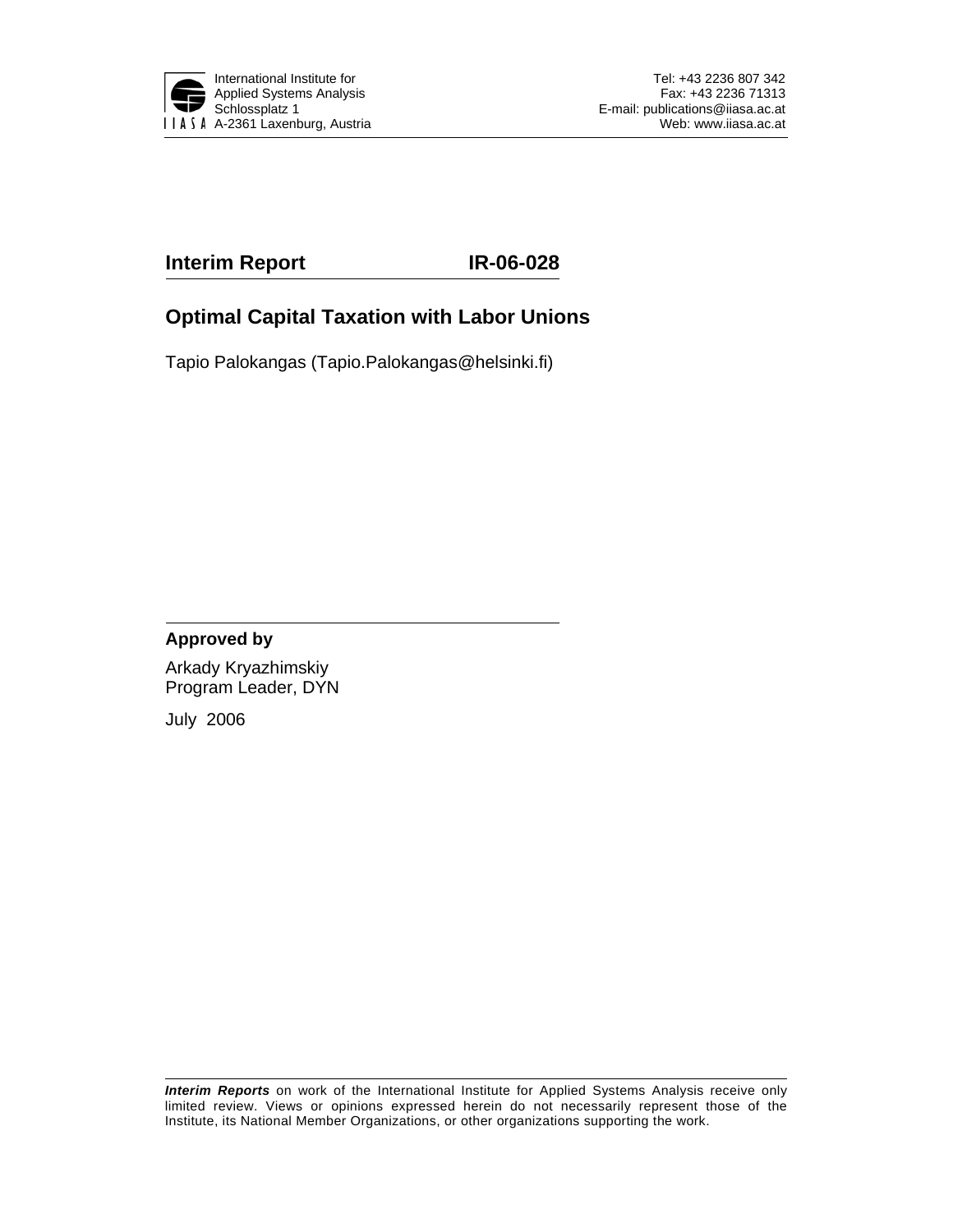### **Contents**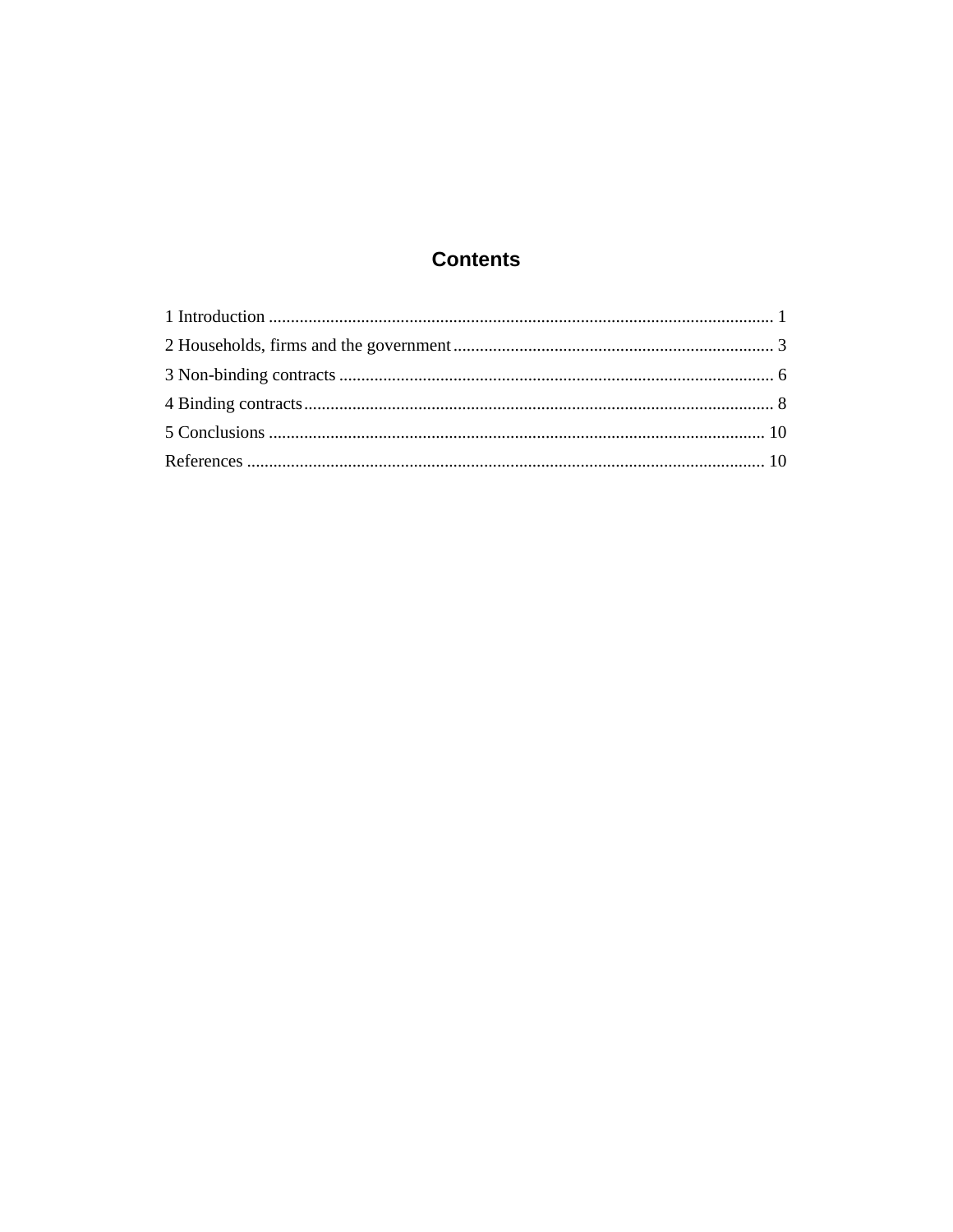# Optimal Capital Taxation with Labor Unions

Tapio Palokangas<sup>∗</sup> University of Helsinki, HECER and IZA

#### **Abstract**

In this paper, I examine the nature of optimal capital taxation in an economy where labor unions set wages. Wage contracts are called binding, if they protect investors against immediate expropriation after new machines are installed. I show that in order to maintain aggregate production efficiency the government needs a labor tax only in the presence and taxes on both labor and capital in the absence of binding contracts. In addition, I construct optimal tax rules for the cases of both binding and non-binding wage contracts.

Keywords: labor unions, optimal taxation, capital accumulation

#### Corresponding author:

Tapio Palokangas, Department of Economics, P.O. Box 17 (Arkadiankatu 7), FIN-00014 University of Helsinki, Finland. Phone +358 9 191 28735, Fax +358 9 191 28736, Email: Tapio.Palokangas@helsinki.fi

<sup>∗</sup>The author thanks the editor and two referees of the Review of Economic Dynamics for constructive comments.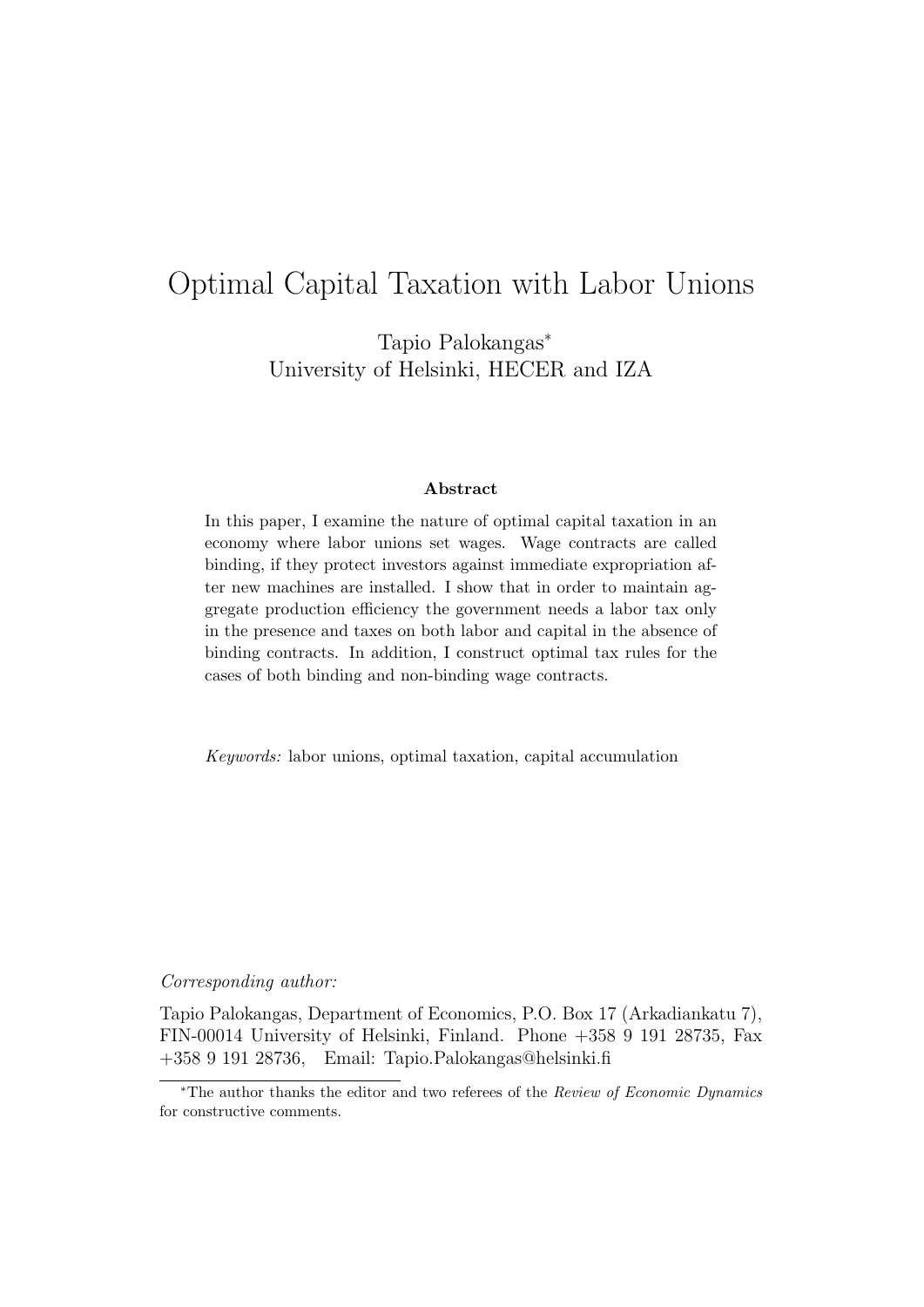## **1 Introduction**

This paper considers optimal factor income taxation when the wages determined by collective bargaining. In optimal taxation models with capital accumulation and no inherent distortions, the classical outcome is the Chamley-Judd (hereafter C-J) result: capital income should be taxed at a zero rate in the long run.<sup>1</sup> Because capital appears only in the production but not in the utility function, it should not be taxed, if there are enough instruments to separate consumption and production decisions. Later on, it has been shown that if the goods or asset markets are incomplete, then non-zero capital taxation is in general optimal,<sup>2</sup> and the validity of the  $C-J$ result depends sensitively on the set of available tax instruments.<sup>3</sup> This paper attempts to find out the minimum set of tax instruments that supports the C-J result in an economy with collective bargaining.

Domeij (2005) examines optimal factor income taxation with imperfect labor markets. He uses a matching model with the following properties. When workers are unsuccessful in their search for new employment, they end up in unemployment. When there is a successful match, the surplus of the firm is divided through worker-firm bargaining. Domeij's (2005) main result is that if the government is constrained to the taxation of capital and labor income, then the optimal capital income tax is in general non-zero, but if the government has access to other tax instruments, then the C-J result survives.

In Domeij's (2005) matching model, it is implicitly assumed that workerfirm bargaining over the wage is carried out within a single firm after a worker has secured a job. In many European countries, the wages are however determined from outside for a single firm by bargaining between a labor union representing the workers and an employer federation representing the firms in the industry. In that case, wage settlement differs from Domeij's framework in two respects. First, the labor union is interested in total employment in the industry rather than in a single firm. Second, there is a strategic

<sup>&</sup>lt;sup>1</sup>Cf. Judd (1985), Chamley (1986) and Correia (1996). As a matter of fact, the C-J result is a dynamic counterpart of the result obtained by Diamond and Mirrlees (1971) that intermediate goods should not be taxed.

<sup>&</sup>lt;sup>2</sup>Cf. Aiyagari (1995), and Judd (1997, 2002).

<sup>3</sup>Cf. Jones, Manuelli and Rossi (1997), Lansing (1999), Coleman (2000), and Judd (1999, 2002).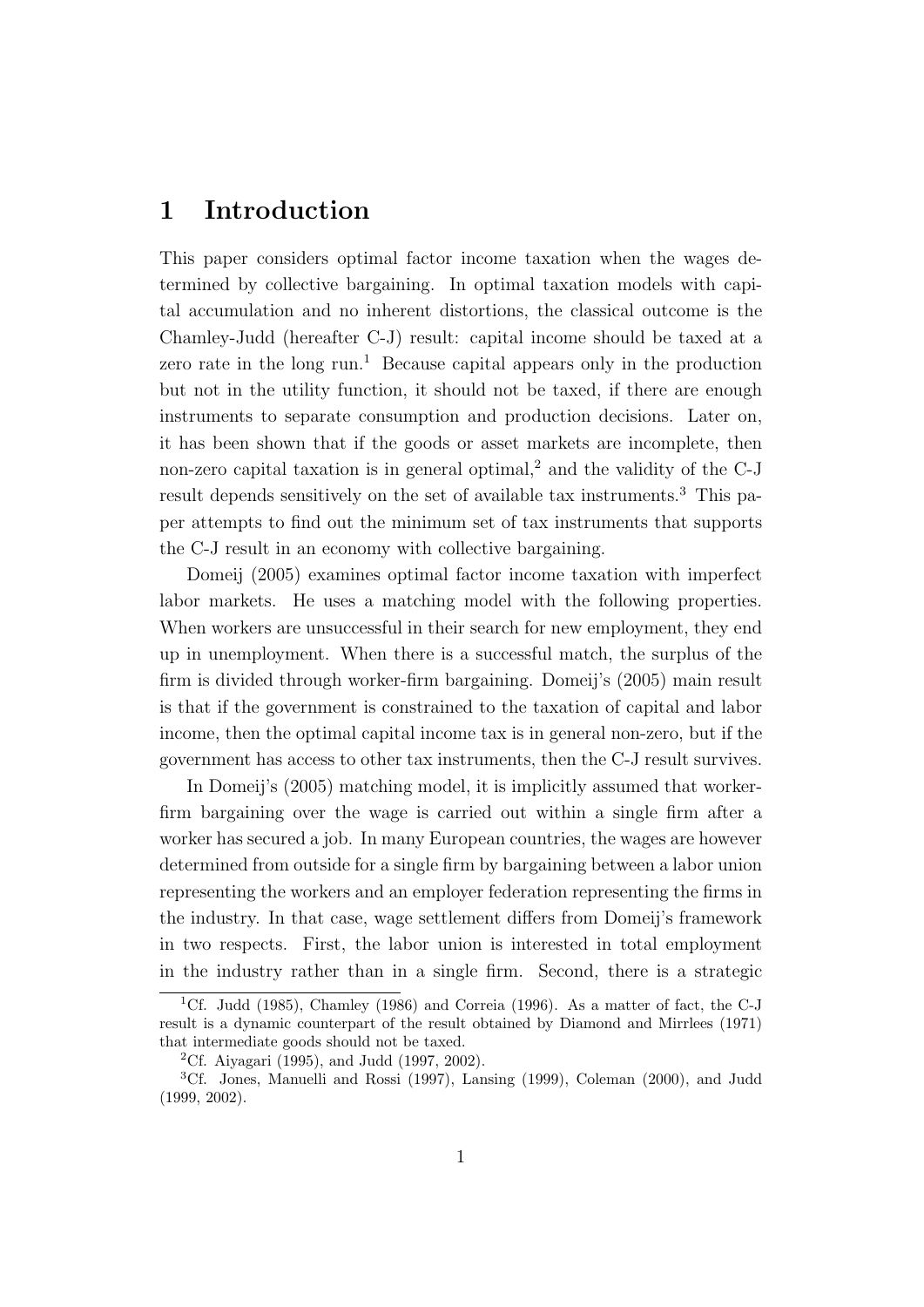dependence between investment and wage settlement. In the latter, there are two alternatives:<sup>4</sup>

- (i) Wage contracts are called binding, if they protect investors against immediate expropriation after new machines are installed. In such a case, there is an institution or a commitment technology, through which a labor union can credibly bind itself to a particular sequence of wages.<sup>5</sup>
- (ii) Wage contracts are called non-binding, if investors must take into account that a union may revise its wages just after new machines have been installed and thus expropriate some of the rent of investment. In such a case, there is no commitment technology for a labor union.

In each country, legislation determines the category (case (i) or (ii) above) of collective bargaining institutions. In the Scandinavian countries, where wage contracts are made at the industry level and extended to cover all employers and employees in the industry, institutions correspond to the case (i). With the comparison of cases (i) and (ii), it is possible to examine the implications of labor market institutions for the design of optimal taxation.

Wage bargaining is commonly modeled as a game where two parties make alternately offers to each other to share a "pie" of exogenous size.<sup>6</sup> Unfortunately, because that game cannot be consistently integrated into a model where capital stock and income (the "pie") evolve over time, I must content myself with the special case of a monopoly union. To enable public policy, I assume that there is also a commitment technology through which the government can bind itself to a particular sequence of taxes once and for all.

So far, the literature on optimal capital taxation with labor unions has been very slim.<sup>7</sup> Palokangas (1987 and 2000, Ch. 4) shows that in a static general equilibrium framework, aggregate production efficiency can be maintained in the presence of industrial monopoly unions. This study examines

<sup>&</sup>lt;sup>4</sup>Cf. Grout (1984), or Palokangas (2000), Ch. 5 and 6.

 ${}^{5}$ For the definition of a commitment technology, cf. Chari and Kehoe (1999), p. 1688.  ${}^{6}$ Cf. Binmore et al. (1986).

<sup>7</sup>Aronsson et al. (2001) examine a shift of income taxation from labor to capital. They however assume a wage-setting monopoly union that maximizes the utility of the representative household in the economy. Koskela and von Thadden (2002) show that capital income should be taxed at a non-zero rate. In contrast to this paper, they however do not analyze the strategic dependence between investment and wage settlement.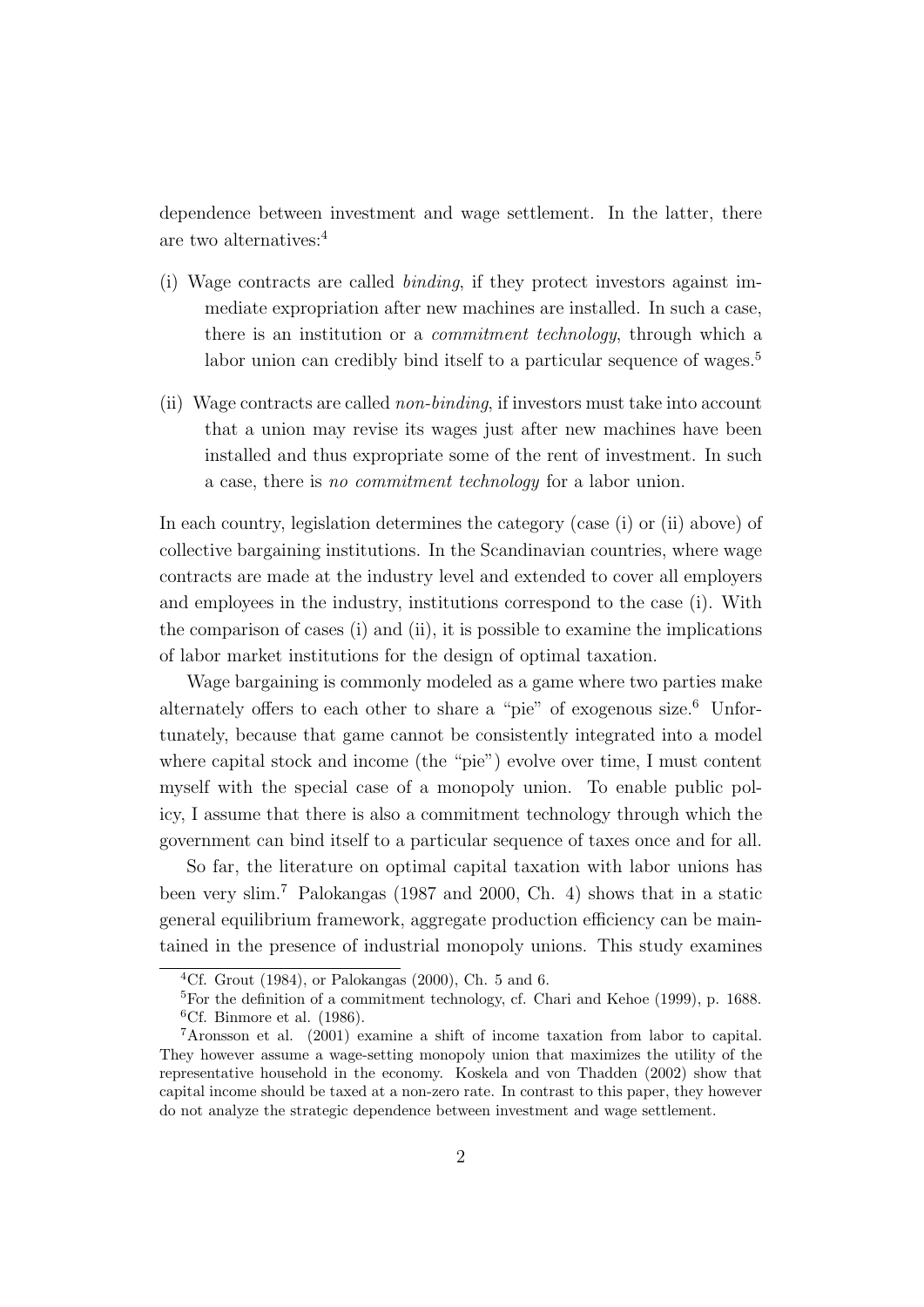whether the same result also holds true in a dynamic general equilibrium framework where private agents accumulate capital.

In this study, I use a modification of Chari and Kehoe's (1999) model. The remainder of this paper is organized as follows. Section 2 specifies technology, preferences and taxation. Section 3 establishes a dynamic game in the absence of binding wage contracts. In that case, the strategic order of decisions is taxation, investment, wage settlement and production. Correspondingly, section 4 establishes a dynamic game in the presence of binding wage contracts. The order of decisions is then taxation, wage settlement, investment and production. Both games result in optimal taxation rules.

## **2 Households, firms and the government**

I aggregate all products in the economy into a single good which is chosen as the numeraire. This is used in consumption, investment and public spending. I denote the period t by subscript t, the present by  $t = 0$  and assume that all agents (households, firms, unions and the government) observe same number  $T > 2$  of periods in the future. Agents can change their control variables only in future  $t \in \{1, ..., T\}$ . At present  $t = 0$ , all variables are historically determined and therefore given for all agents. I denote by  $\{A_t\}$  the sequence of any variable  $A_t$  throughout future  $t \in \{1, ..., T\}$ . There is an income tax  $\tau_t \in (-\infty, 1)$  on labor and an income tax  $\theta_t \in (-\infty, 1)$  on capital. I assume that there is a commitment technology through which government can set the sequences of taxes  $\{\tau_t, \theta_t\}$  so that the other agents take them as given.

The representative household is subject to the budget constraint

$$
B_{t+1} = (1 + r_t)B_t + I_t - C_t \text{ with } I_t = (1 - \tau_t)w_t L_t + \pi_t \text{ for } t \in \{1, ..., T\},\tag{1}
$$

where  $B_t$  is the holdings of government bonds,  $r_t$  the interest rate paid to bonds,  $I_t$  income and  $C_t$  consumption at time t, and  $w_t$  is the wage,  $L_t$ employment,  $\pi_t$  the profit and  $\tau_t \in (-\infty, 1)$  the labor tax at time t. Its utility is a function of consumption  $C_t$  and total employment  $L_t$  as follows:

$$
U = \sum_{t=1}^{T} \rho^t \left[ \frac{1}{1 - \sigma} C_t^{1 - \sigma} - L_t \right], \quad \sigma > 0, \quad \sigma \neq 1, \quad 0 < \rho < 1,
$$
 (2)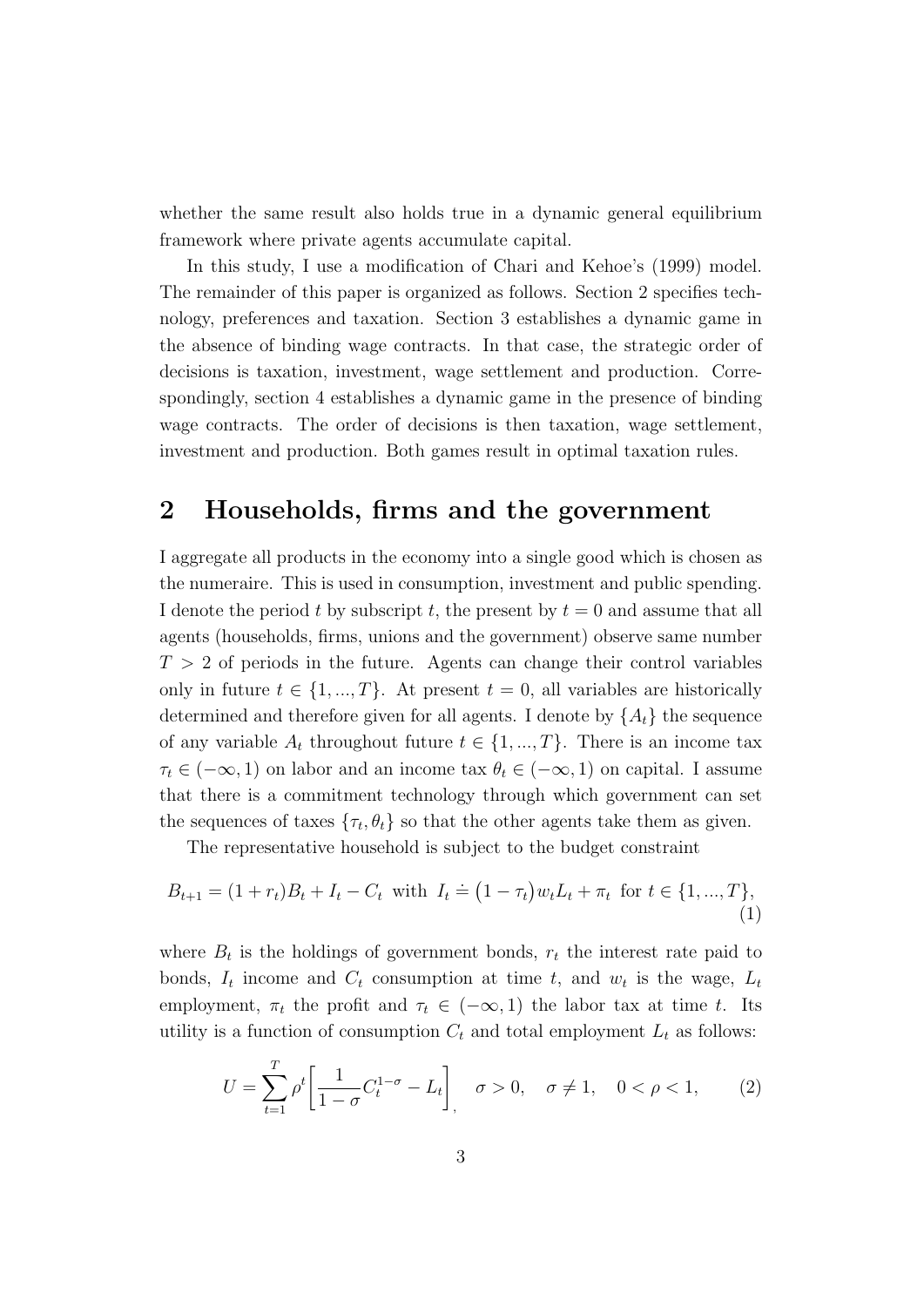where the constant  $\rho$  is the discount factor and the constant  $\sigma$  the inverse of the inter-temporal elasticity of substitution. The household maximizes its utility (2) subject to the budget constraint (1) by its sequence of its consumption  $\{C_t\}$ , taking the sequences of the interest rate  $\{r_t\}$ , total income  ${I_t}$  and total employment  ${L_t}$  as given. This yields the Euler equations

$$
(C_{t+1}/C_t)^{\sigma} = (1 + r_{t+1})\rho \text{ for } t \in \{1, 2, ..., T\}.
$$
 (3)

Given that the utility function (2) is linear in employment, the unit opportunity cost of employment is the inverse of the marginal utility of income  $C^{-\sigma}$  and therefore equal to  $C^{\sigma}$ . Effective labor income at time t is then equal to the wages net of taxes,  $(1 - \tau_t) w_t L_t$ , minus the total opportunity cost of employment,  $C_t^{\sigma} L_t$ , at time t:

$$
W_t \doteq (1 - \tau_t) w_t L_t - C_t^{\sigma} L_t.
$$
\n
$$
(4)
$$

At each time  $t$ , the representative firm produces its output  $Y_t$  from capital  $K_t$  and labor  $L_t$  through technology

$$
Y_t = F(K_t, L_t), \ F_K > 0, \ F_L > 0, \ F_{LL} < 0, \ F_{KL} > 0, \ F_{KK} < 0, \tag{5}
$$

where subscripts  $K$  and  $L$  denote partial derivatives with respect to  $K_t$  and  $L_t$ , respectively. It decides on its labor input before it decides on its investment. Therefore, the firm takes the wage  $w_t$  and capital stock  $K_t$  as given and maximizes its profit  $\Pi = F(K_t, L_t) - w_t L_t$  by labor input  $L_t$  at each time t. By duality, this maximization yields

$$
w_t = F_L(K_t, L_t), \quad \Pi(K_t, w_t) = \max_{L_t} [F(K_t, L_t) - w_t L_t],
$$
  
\n
$$
L_t = L(K_t, w_t) = -\Pi_w(K_t, w_t), \quad \frac{\partial L}{\partial K} = -\frac{F_{KL}}{F_{LL}} > 0, \quad \frac{\partial L}{\partial w} = \frac{1}{F_{LL}} < 0,
$$
  
\n
$$
\Pi_K(K_t, w_t) = F_K(K_t, L_t) > 0, \quad \Pi_{KK} < 0,
$$
\n(6)

where subscripts K and w denote partial derivatives with respect to  $K_t$  and  $w_t$ , respectively. The elasticity of the demand for labor with respect to the wage  $w_t$ , when capital  $K_t$  is held constant, is given by

$$
\varepsilon(K_t, L_t) \doteq \left| \frac{w_t}{L_t} \frac{\partial L}{\partial w} \right| = -\frac{w_t}{L_t} \frac{\partial L}{\partial w} = -\frac{F_L(K_t, L_t)}{L_t F_{LL}(K_t, L_t)} > 0. \tag{7}
$$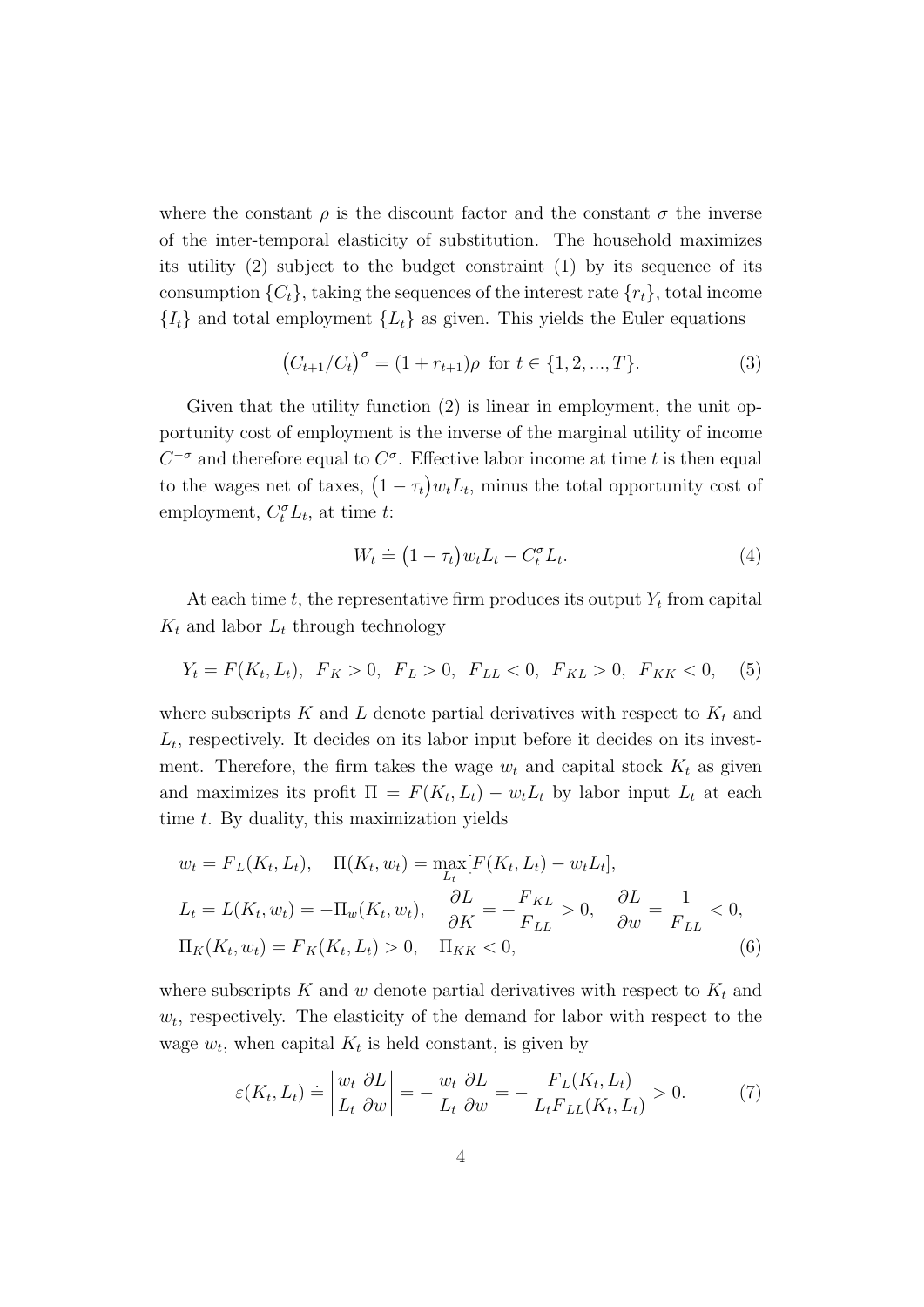I assume that the rate of capital depreciation,  $\mu$ , is constant. Capital stock  $K_t$  then accumulates according to

$$
K_{t+1} - K_t = (1 - \theta_t) \Pi(K_t, w_t) - \pi_t - \mu K_t \text{ for } t \in \{0, 1, ..., T\},
$$
 (8)

where  $K_{t+1} - K_t$  is gross investment,  $\Pi(K_t, w_t)$  the profit,  $\theta_t \in (-\infty, 1)$  the capital tax,  $\pi_t$  dividents and  $\mu K_t$  capital depreciation. Solving for  $\pi_t$  from (8), one obtains the present value of the firm as:

$$
P \doteq \sum_{t=1}^{T} \frac{\pi_t}{\prod_{t=0}^t (1+r_t)} = \sum_{t=1}^{T} \frac{(1-\theta_t)\Pi(K_t, w_t) + (1-\mu)K_t - K_{t+1}}{\prod_{t=0}^t (1+r_t)},\tag{9}
$$

where  $r_t$  is the interest rate at time t. The firm maximizes its present value (9) by its sequence of capital  ${K_t}$  subject to accumulation technology (8).

Inserting  $L_t$  from (6) into effective labor income (4) yields

$$
W_t = W(w_t, C_t, K_t, \tau_t) \doteq \left[ \left( 1 - \tau_t \right) w_t - C_t^{\sigma} \right] L_t(K_t, w_t). \tag{10}
$$

All workers of the representative firm are organized in the same labor union. Because both the representative firm and the corresponding union are small relative to the whole economy, it is plausible to assume that they take the sequences of the interest rate  $\{r_t\}$  aggregate consumption  $\{C_t\}$  as given. The union maximizes the present value of its members' effective labor income (10),

$$
\sum_{t=1}^{T} \frac{W(w_t, C_t, K_t, \tau_t)}{\prod_{t=0}^{t} (1+r_t)}.
$$
\n(11)

I assume that public spending at each time  $t, E_t$ , is exogenous in terms of the numeraire good. The government's budget constraint is then given by

$$
D_{t+1} = (1 + r_t)D_t + E_t - \theta_t \Pi(K_t, w_t) - \tau_t w_t L(K_t, w_t) \text{ for } t \in \{0, 1, ..., T\},\tag{12}
$$

where  $D_t$  is the stock of government bonds and  $r_t$  the interest rate at time t. The equilibrium condition for the goods market are given by

$$
C_t = Y_t - [K_{t+1} + (\mu - 1)K_t] - E_t = \Psi(K_{t+1}, K_t, L_t) - E_t \text{ with}
$$
  

$$
\Psi(K_{t+1}, K_t, L_t) \doteq F(K_t, L_t) - K_{t+1} + (1 - \mu)K_t \text{ for } t \in \{1, 2, ..., T\},
$$
 (13)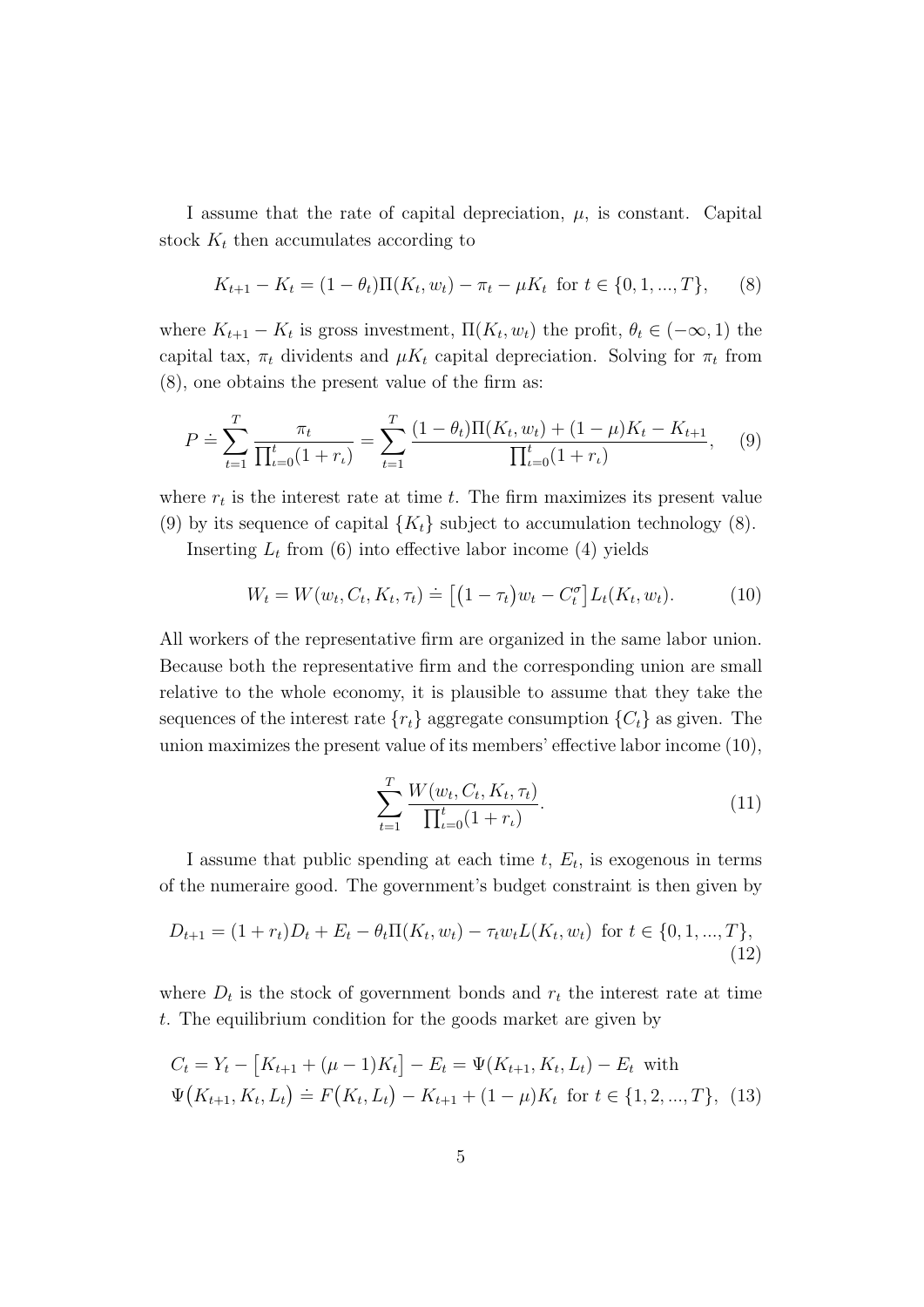where  $Y_t$  is output,  $E_t$  public spending,  $C_t$  consumption and  $K_{t+1} + (\mu - 1)K_t$ total investment in capital at time t.

The supply of government bonds,  $D_t$ , must be equal to the demand for these,  $B_t$ . If the government's budget constraint, (12), and the equilibrium condition of the goods market, (13), hold, then by Walras' law, the households' budget constraint  $(1)$  holds true as well.<sup>8</sup> Thus, the households' budget constraint (1) can be ignored in the government planning problem.

## **3 Non-binding contracts**

With non-binding wage contracts, the union takes the sequences of aggregate consumption  $\{C_t\}$ , the interest rate  $\{r_t\}$  capital  $\{K_t\}$  and the tax  $\{\tau_t\}$  as given and maximizes the present value of its members' effective labor income, (11), by the sequence of wages  $\{w_t\}$ . This is equivalent to the maximization of effective labor income (10) by the wage  $w_t$  for given  $C_t$ ,  $r_t$ ,  $K_t$  and  $\tau_t$  at each time t. Noting  $(6)$ ,  $(7)$  and  $(10)$ , this leads to the equilibrium conditions

$$
w_t = w(C_t, K_t, \tau_t) = \arg \max_{w_t} W(w_t, C_t, K_t, \tau_t) \text{ and } \frac{1 - \tau_t}{(1 - \tau_t)w_t - C_t^{\sigma}} = \frac{\varepsilon}{w_t}
$$
  
for  $t \in \{1, 2, ..., T\}.$  (14)

I define the elasticity of the wage  $w_t$  with respect to capital stock  $K_t$ , when aggregate consumption  $C_t$  and the tax  $\tau_t$  are kept constant, as follows:

$$
\beta(C_t, K_t, \tau_t) \doteq \frac{K_t}{w(C_t, K_t, \tau_t)} \frac{\partial w}{\partial K_t}(C_t, K_t, \tau_t). \tag{15}
$$

With non-binding contracts, the firm takes the expected outcome (14) of wage bargaining into account in its investment decisions. Inserting (14) into the present value of the firm, (9), one obtains

$$
P = \sum_{t=1}^{T} \frac{1}{\prod_{t=0}^{t} (1+r_t)} \Big[ (1-\theta_t) \Pi\big(K_t, w_t(C_t, K_t, \tau_t)\big) + (1-\mu) K_t - K_{t+1} \Big].
$$
\n(16)

The firm chooses its sequence of capital  ${K_t}$  to maximize its present value (16), given the sequences of aggregate consumption  $\{C_t\}$ , the interest rate

<sup>&</sup>lt;sup>8</sup>Summing up (12) and (13), and noting (5), (6), (10) and  $D_t = B_t$ , one obtains (1).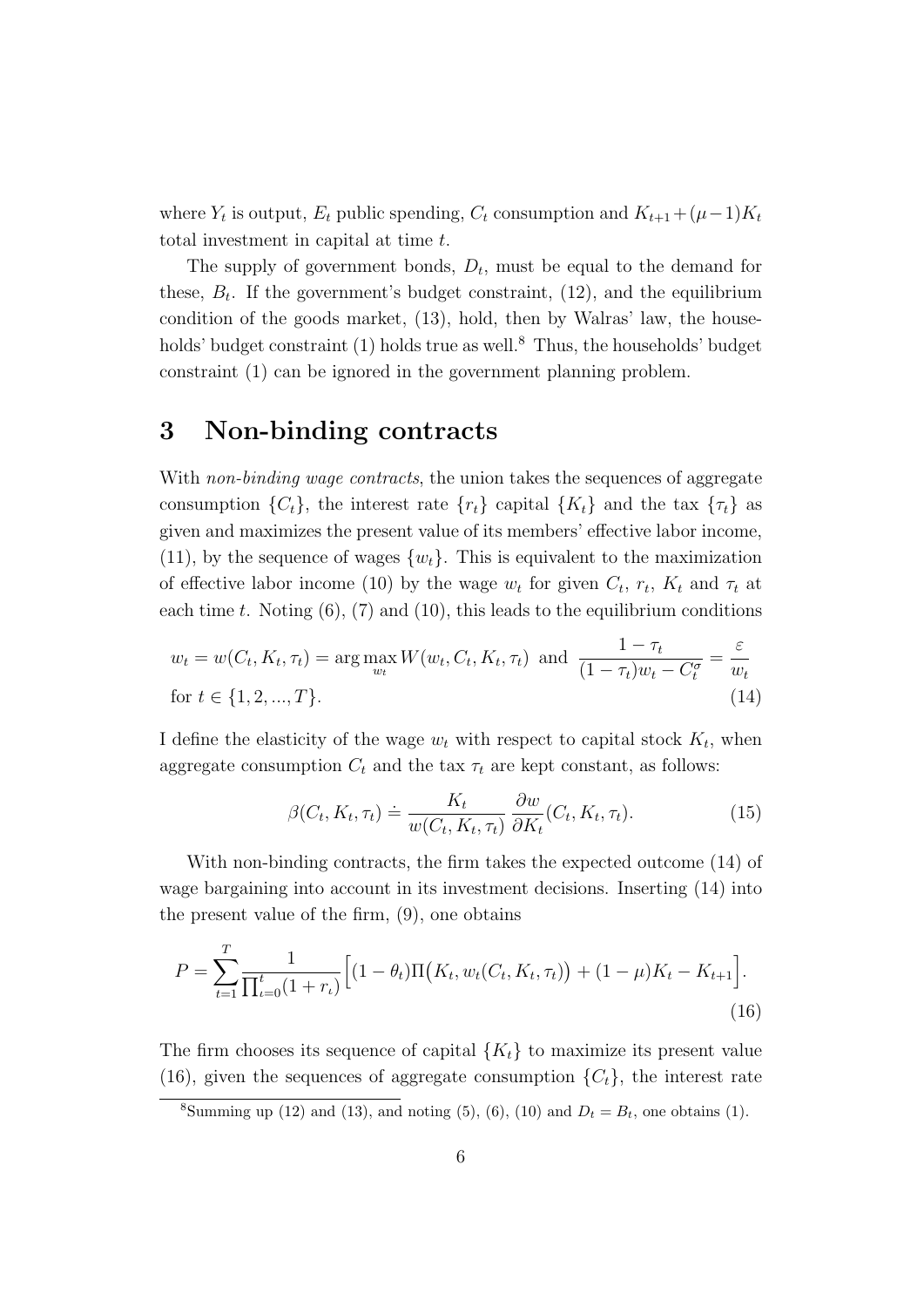${r_t}$  and the taxes  ${\tau_t, \theta_t}$ . Noting (3), (6) and (15), this maximization yields

$$
(C_t/C_{t-1})^{\sigma}/\rho + \mu - 1 = \mu + r_t
$$
  
=  $(1 - \theta_t) \left[ \Pi_K(K_t, w(C_t, K_t, \tau_t)) + \Pi_w(K_t, w(C_t, K_t, \tau_t)) \frac{\partial w}{\partial K_t} \right]$   
=  $(1 - \theta_t) \left[ F_K(K_t, L_t) - \beta w_t L_t / K_t \right]$  for  $t \in \{1, 2, ..., T\}$ . (17)

Because the equations (17) and  $L_t = L(K_t, w_t)$  [Cf. (6)] define a one-toone correspondence from  $\{\theta_t, \tau_t\}$  to  $\{K_t, L_t\}$ , the taxes  $\{\theta_t, \tau_t\}$  can be replaced by employment  ${L_t}$  and capital  ${K_t}$  as the control variables of public policy. The government therefore determines the sequences of employment  $\{L_t\}$  and capital  $\{K_t\}$  to maximize social welfare (2) subject to (13). Noting (6), this yields the first-order conditions

$$
\frac{\partial U}{\partial C_t} \frac{\partial C_t}{\partial L_t} + \frac{\partial U}{\partial L_t} = \frac{\partial U}{\partial C_t} \frac{\partial \Psi}{\partial L_t} (K_{t+1}, K_t, L_t) + \frac{\partial U}{\partial L_t}
$$
\n
$$
= \rho^t C_t^{-\sigma} \frac{\partial \Psi}{\partial L_t} (K_{t+1}, K_t, L_t) - \rho^t = \rho^t [C_t^{-\sigma} F_L (K_t, L_t) - 1]
$$
\n
$$
= \rho^t [C_t^{-\sigma} w_t - 1] = 0 \text{ for } t \in \{1, 2, ..., T\},
$$
\n
$$
\frac{\partial U}{\partial C_t} \frac{\partial C_t}{\partial K_t} + \frac{\partial U}{\partial C_{t-1}} \frac{\partial C_{t-1}}{\partial K_t}
$$
\n
$$
= \frac{\partial U}{\partial C_t} \frac{\partial \Psi}{\partial K_t} (K_{t+1}, K_t, L_t) + \frac{\partial U}{\partial C_{t-1}} \frac{\partial \Psi}{\partial K_t} (K_t, K_{t-1}, L_{t-1})
$$
\n
$$
= \rho^t C_t^{-\sigma} \frac{\partial \Psi}{\partial K_t} (K_{t+1}, K_t, L_t) + \rho^{t-1} C_{t-1}^{-\sigma} \frac{\partial \Psi}{\partial K_t} (K_t, K_{t-1}, L_{t-1})
$$
\n
$$
= \rho^t C_t^{-\sigma} [F_K (K_t, L_t) + 1 - \mu] - \rho^{t-1} C_{t-1}^{-\sigma}
$$
\n
$$
= \rho^t C_t^{-\sigma} [F_K (K_t, L_t) + 1 - \mu - (C_t/C_{t-1})^{\sigma}/\rho] = 0 \text{ for } t \in \{2, ..., T\}.
$$
\n(19)

One observes first that the conditions (18) and (19) do not determine the capital tax for the first period,  $\theta_1$ . This can be used to balance the government's intertemporal budget constraint. Solving for  $w_t = C_t^{\sigma}$  from (18) and inserting this into (14), one obtains:

**Proposition 1** At times  $t \in \{1, 2, ..., T\}$ , labor should be taxed at the rate  $\tau_t = 1/(1 - \varepsilon)$ , where  $\varepsilon$  is the wage elasticity of employment [Cf. (7)].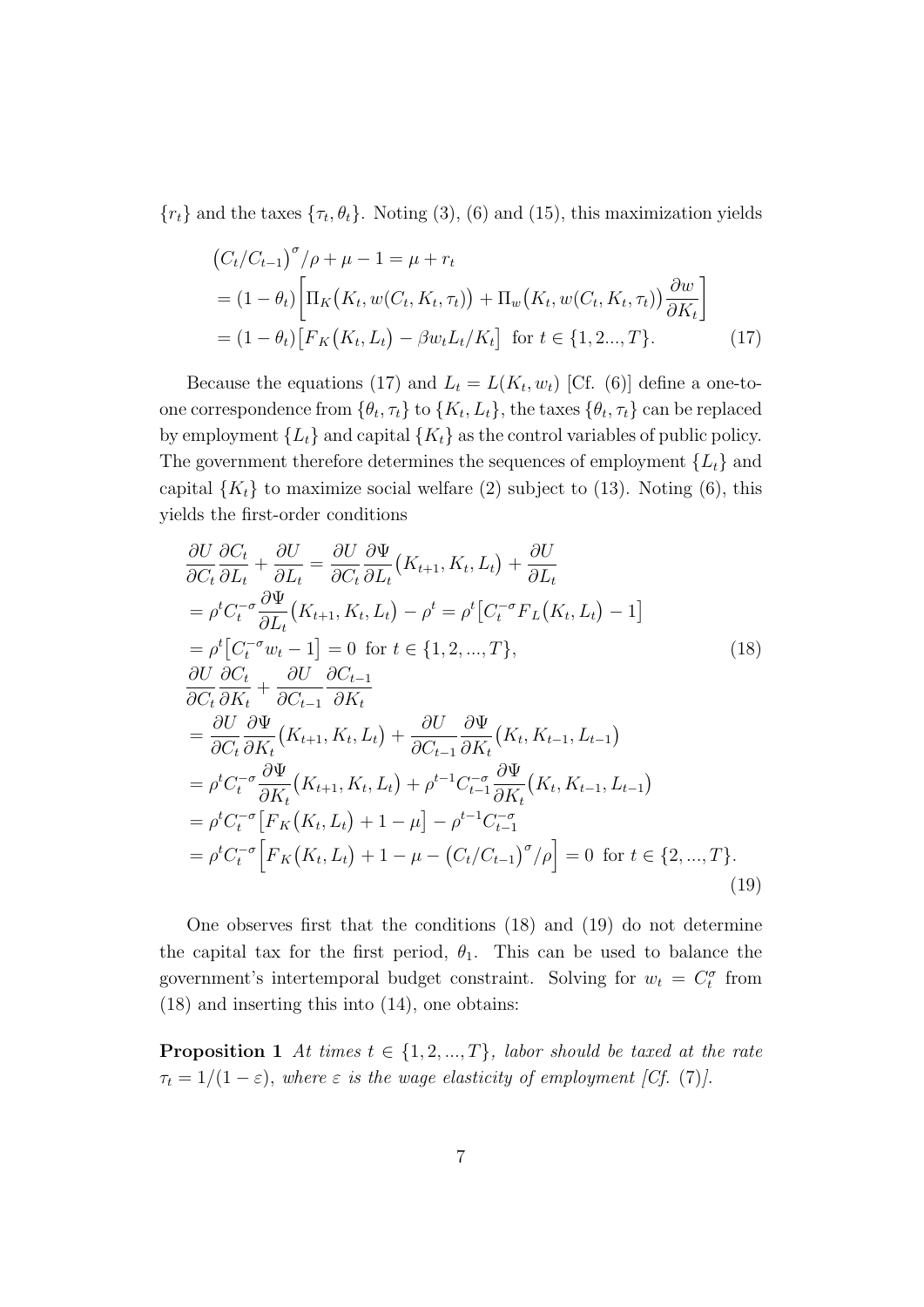The labor tax eliminates the effect of union power by changing the slope of the labor demand function so that in equilibrium the marginal product of labor is equal to the opportunity cost of employment,  $F_L = C_t^{\sigma}$ .

Inserting (17) into (19) and solving for  $\theta_t$ , one obtains:

**Proposition 2** At times  $t \in \{2, ..., T\}$ , capital should be taxed at the rate

$$
\theta_t = 1 - \left(1 - \frac{w_t L_t}{F_K K_t} \beta\right)^{-1}
$$

where  $w_t L_t/(F_K K_t)$  is the ratio of wages to the total return paid to capital and  $\beta$  is the elasticity of the wage with respect to capital [Cf. (15)].

When capital accumulation increases (decreases) the wage  $w_t$  – i.e., when  $\frac{\partial w_t}{\partial K_t} > 0$  and  $\beta > 0$  ( $\frac{\partial w_t}{\partial K_t} < 0$  and  $\beta < 0$ ) – capital is below (above) its socially optimal level. To eliminate this departure, capital accumulation must be encouraged by a subsidy  $-\theta_t > 0$  (discouraged by a tax  $\theta_t > 0$ ).

Finally, from equations (6), (17), (18) and (19) it follows that  $F_K(K_t, L_t)$  $= r_t + \mu$  and  $F_K(K_t, L_t) = w_t = C^{\sigma}$ . This proves that aggregate production efficiency holds true at the optimum: the marginal product of labor,  $F_L$ , is equal to the opportunity cost of employment,  $C^{\sigma}$ , and the marginal product of capital,  $F_K$ , is equal to the marginal cost of maintaining capital,  $r_t + \mu$ .

## **4 Binding contracts**

With binding wage contracts, the firm takes the sequences of wages  $\{w_t\}$ , aggregate consumption  $\{C_t\}$ , the interest rate  $\{r_t\}$  and the tax  $\{\theta_t\}$  as given and maximizes the present value (9) of its dividents by its sequence of capital  ${K<sub>t</sub>}$ . Noting (3), this leads to the equilibrium conditions

$$
(C_t/C_{t-1})^{\sigma}/\rho + \mu - 1 = \mu + r_t = (1 - \theta_t)\Pi_K(K_t, w_t) \text{ for } t \in \{1, 2, ..., T\}.
$$
\n(20)

This defines capital  $K_t$  as a function of the wage  $w_t$ , the capital tax  $\theta_t$  and the change in consumption,  $C_t/C_{t-1}$ :

$$
K_t = K(w_t, \theta_t, C_t/C_{t-1}) \text{ for } t \in \{1, 2, ..., T\}. \tag{21}
$$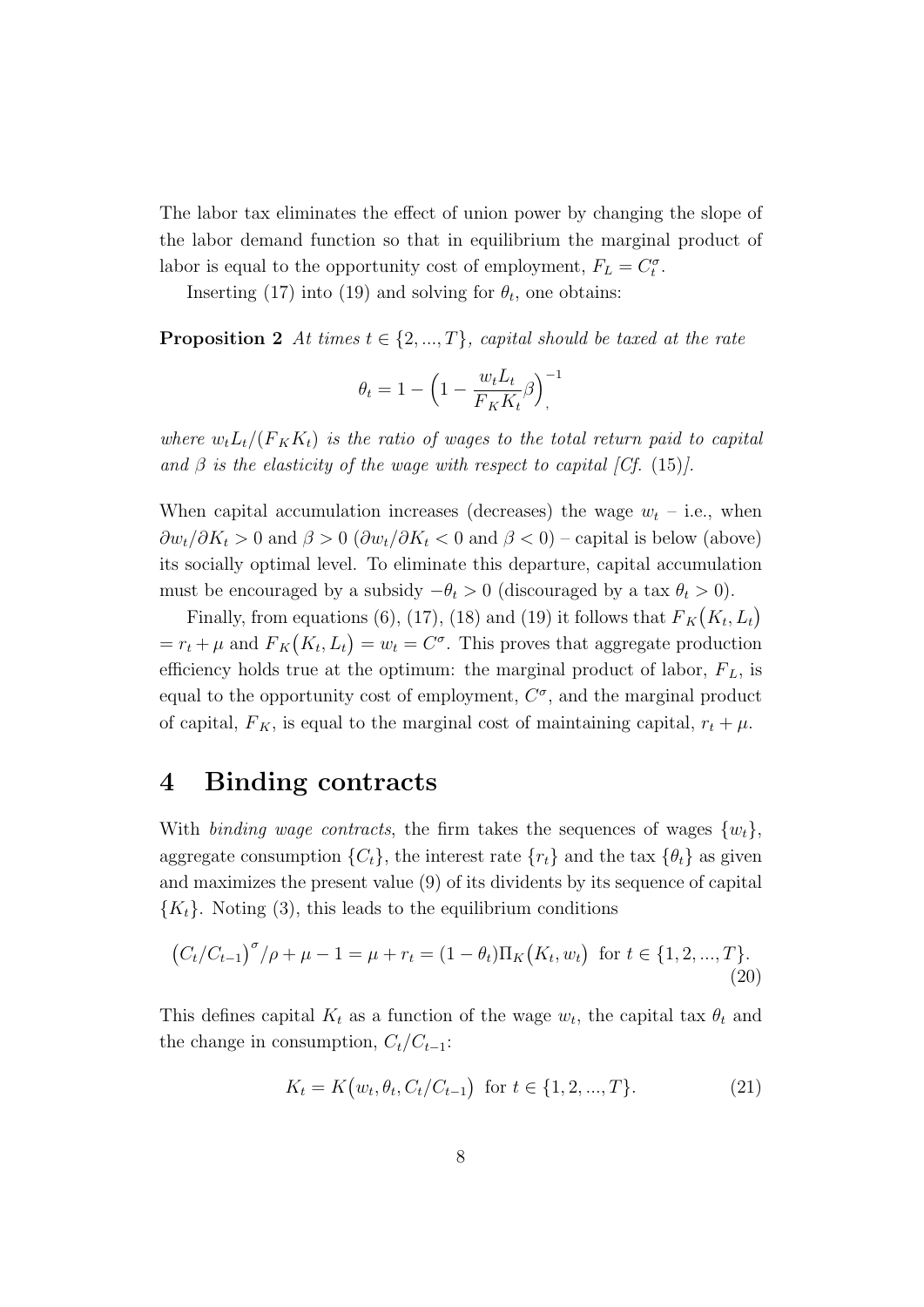The union takes the firm's optimal investment policy (21) into account and maximizes the present value of its members' effective income (11). Given (10) and (21), this target can be written as:

$$
\sum_{t=1}^{T} \frac{W_t}{1+r_t} = \sum_{t=1}^{T} \frac{1}{1+r_t} \left[ \left(1-\tau_t\right) w_t - C_t^{\sigma} \right] L_t \left( K \left(w_t, \theta_t, \frac{C_t}{C_{t-1}}\right), w_t \right). \tag{22}
$$

The union sets the sequence of its wage  $\{w_t\}$  to maximize (22), given the sequences of the interest rate  $\{r_t\}$ , the taxes  $\{\tau_t, \theta_t\}$  and aggregate consumption  ${C<sub>t</sub>}$ . The first-order conditions of the maximization are given by

$$
(1 - \tau_t)L_t + \left[ (1 - \tau_t)w_t - C_t^{\sigma} \right] \left[ \frac{\partial L_t}{\partial K_t} \frac{\partial K_t}{\partial w_t} + \frac{\partial L_t}{\partial w_t} \right] = 0 \text{ for } t \in \{1, ..., T\}. \tag{23}
$$

Because the equations (21) and  $L_t = L(K_t, w_t)$  [Cf. (6)] define a one-toone correspondence from  $\{\theta_t, \tau_t\}$  to  $\{K_t, L_t\}$ , the taxes  $\{\theta_t, \tau_t\}$  can be replaced by employment  $\{L_t\}$  and capital  $\{K_t\}$  as the control variables of public policy. The government therefore determines the sequences of employment  $\{L_t\}$  and capital  $\{K_t\}$  to maximize social welfare (2) subject to (13). This leads to the same first-order conditions (18) and (19) as in the case of non-binding contracts. Accordingly, the capital taxes for the first period,  $\theta_1$ , are used to balance the government's intertemporal budget constraint. Solving for  $w_t = C_t^{\sigma}$  from (18) and inserting into (14), one obtains that proposition 1 holds also in this case. Equations  $(6)$ ,  $(19)$  and  $(20)$  yield

$$
(1 - \theta_t)F_K = (1 - \theta_t)\Pi_K = (C_t/C_{t-1})^{\sigma}/\rho + \mu - 1 = F_K
$$

and  $\theta_t = 0$  for  $t \geq 2$ . This result can be rephrased as follows:

**Proposition 3** In the presence of binding wage contracts, the capital tax  $\theta_t$ should be zero at times  $t \in \{2, ..., T\}$ .

Because the labor tax is sufficient to achieve the optimal production efficiency, the tax rate on capital income,  $\theta_t$ , should be zero for  $t \geq 2$ . Any deviation from this zero tax rate distorts aggregate production efficiency.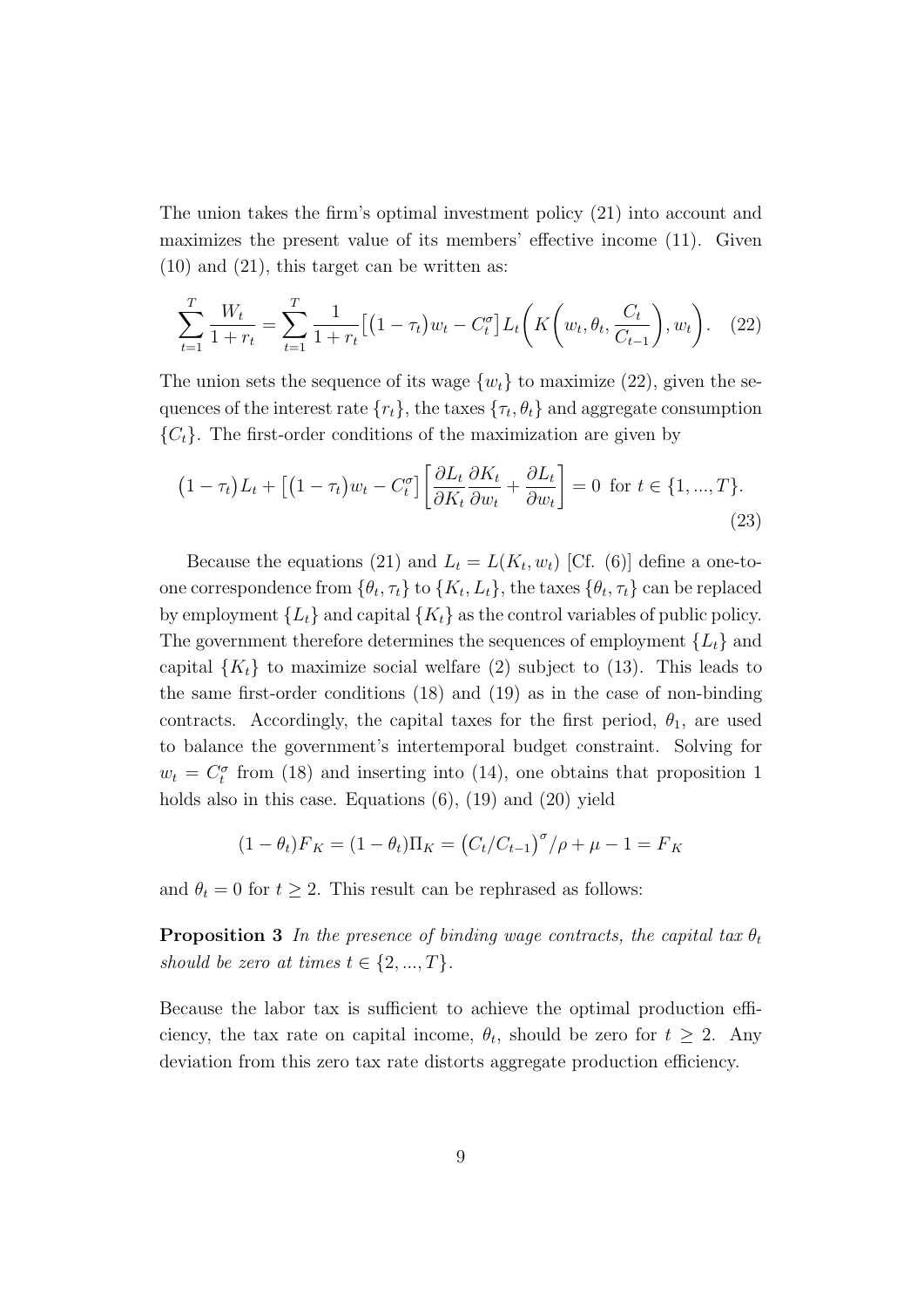## **5 Conclusions**

This paper examines optimal taxation in an economy with collective wage bargaining. In each industry workers form a union, which raises their wage above the opportunity cost of employment. The government taxes labor and capital income and finances its deficit by issuing bonds. Two institutional specifications of collective bargaining are compared: (i) there is some institution or technology through which a labor union can commit itself to binding wage contracts, so that investors are protected against immediate expropriation by unions after new machines are installed; and (ii) there is no such commitment technology, so that investors must be prepared for immediate expropriation. The main findings of this paper are the following.

In the steady state, employment should be determined so that the marginal product of labor is equal to the opportunity cost of employment, and capital so that its marginal product is equal to the marginal cost of maintaining capital. Wages must be subsidized at the rate that compels the marginal product of labor equal to the opportunity cost of employment. Zero taxation of capital does not apply in the absence [i.e. in case (ii)], but applies in the presence of binding wage contracts [i.e. in case (i)]. In the absence of binding contracts, investors observe the wage as a function of their investment. Capital stock then converges to the level that is below (above) the social optimum when capital accumulation increases (decreases) the wage. To eliminate this departure, capital accumulation must be encouraged by a subsidy (discouraged by a tax). In the presence of binding contracts, investors take the wage as given. Aggregate production efficiency can then be maintained by a labor tax only and any deviation from zero capital taxation distorts aggregate production efficiency. In both cases, the government budget should be balanced by the capital tax in the first period.

### **References:**

Aiyagari, S.R. (1995). Optimal Capital Income Taxation with Incomplete Markets, Borrowing Constraints, and Constant Discounting. Journal of Political Economy 103: 1158-1175.

Aronsson, T., Löfgren, K.-G. and Sjögren, T. (2001). Union Wage setting and Capital Income Taxation in Dynamic General Equilibrium. German Economic Review 2: 141-175.